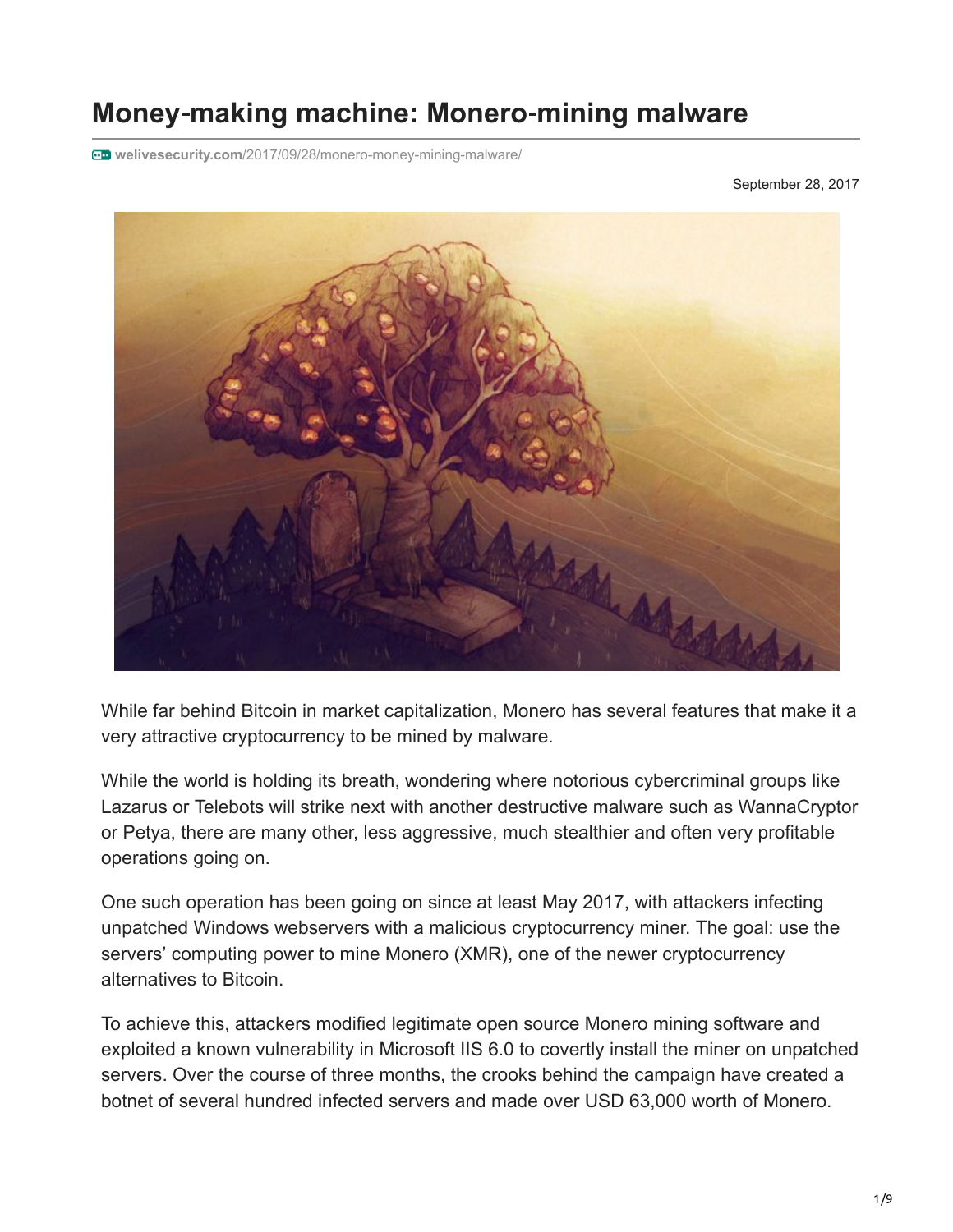ESET customers are protected against any attempts to exploit the CVE-2017-7269 [vulnerability, even if their machines aren't patched against it, as was the case with](https://www.welivesecurity.com/2017/05/18/protected-against-wannacryptor/) EternalBlue, the exploit used to spread WannaCryptor.



#### **Why mine Monero and not Bitcoin?**

While far behind Bitcoin in market capitalization, Monero has several features that make it a very attractive cryptocurrency to be mined by malware – untraceable transactions and a proof of work algorithm called CryptoNight, which favors computer or server CPUs and GPUs, in contrast to specialized mining hardware needed for Bitcoin mining.

We can observe the exchange rate jumping up from 40 USD/XMR up to 150 USD/XMR over the past month, falling back to 100 USD/XMR.



Created with 1975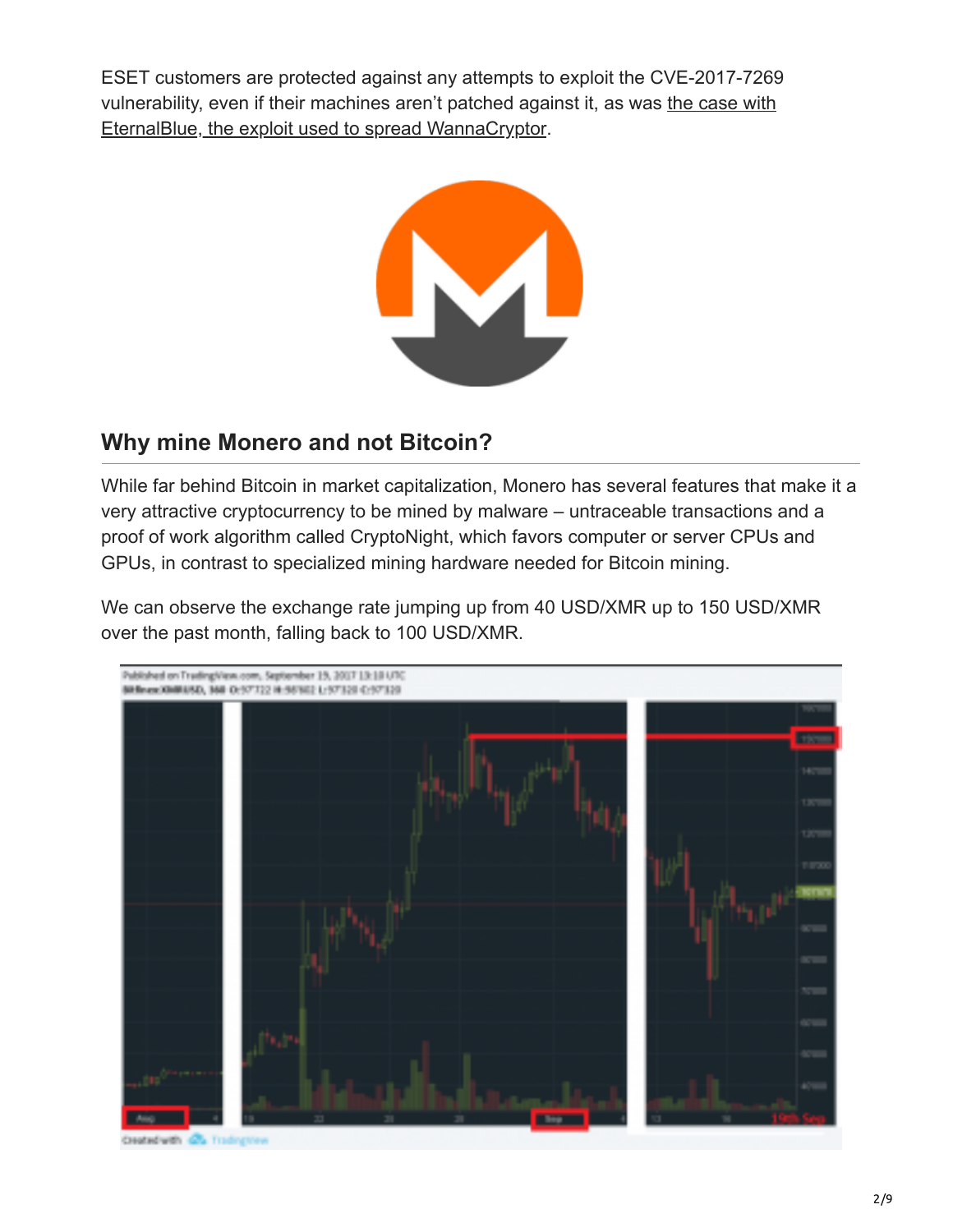### **The Cryptominer**

First seen in-the-wild on 26<sup>th</sup> May, 2017, the malicious mining software is a fork of a legitimate open source Monero CPU miner called [xmrig](https://github.com/xmrig/xmrig/releases/tag/v0.8.2), version 0.8.2 (also released May 26 2017).

When creating the malicious mining software, the crooks did not apply any changes to the original open source codebase apart from adding hardcoded command line arguments of the attacker's wallet address and the mining pool URL, plus a few arguments to kill all previously running instances of itself so as not to compete with its new instance. This couldn't have taken the cybercrooks more than just couple of minutes as suggested by the fact that we saw it in-the-wild on the same day the base version of xmrig was released.

You can see the attacker's modified cryptominer and its identification with the available source code in the figures below.

| 22                             | system("taskkill /f /t /in bash.exe");                      |  |  |  |  |  |  |  |  |
|--------------------------------|-------------------------------------------------------------|--|--|--|--|--|--|--|--|
| 0.23                           | system("taskkill /f /t /in bash.exe");                      |  |  |  |  |  |  |  |  |
| 0.24                           | system("taskkill /f /t /in bash32.exe");                    |  |  |  |  |  |  |  |  |
| • 25                           | system("taskkill /f /t /in bash32.exe");                    |  |  |  |  |  |  |  |  |
| 9.26                           | system("taskkill /f /t /in bash64.exe");                    |  |  |  |  |  |  |  |  |
| $-27$                          | system("taskkill /f /t /in bash64.exe");                    |  |  |  |  |  |  |  |  |
| $-28$                          | system("taskkill /f /t /in node32.exe");                    |  |  |  |  |  |  |  |  |
| 0.29                           | system("taskkill /F /t /in node32.exe");                    |  |  |  |  |  |  |  |  |
| 9.38                           | system("iisreset");                                         |  |  |  |  |  |  |  |  |
| $0 - 01$                       | arge[0] = "null";                                           |  |  |  |  |  |  |  |  |
| 0.32                           | $argu[1] = 7 - o^{n}$ ;                                     |  |  |  |  |  |  |  |  |
| $-33$                          | argv[2] - "xmr.crypto-pool.fr:80";                          |  |  |  |  |  |  |  |  |
| 9.34                           | $argu[3] = 7 - u^2;$                                        |  |  |  |  |  |  |  |  |
| $-25$                          | argu[A] = "A22hhaaBghilloomaalaal                           |  |  |  |  |  |  |  |  |
| $-36$                          | $argu[5] = "-p";$                                           |  |  |  |  |  |  |  |  |
| 9.37                           | $argu[6]$ = "x";                                            |  |  |  |  |  |  |  |  |
| * 28<br>$+ 39$                 | $argu[7] = 7 - k^{2}$ ;                                     |  |  |  |  |  |  |  |  |
| 一项目                            | $argu[8] = -b^{m}$ ;                                        |  |  |  |  |  |  |  |  |
| $0 - 41$                       | argu[9] - "xmr.crypto-pool.fr:ANO";<br>arqu[10] = "--safe"; |  |  |  |  |  |  |  |  |
| 42                             | u1 - CreateMutexW(@.@."k2ZhhaaBghab                         |  |  |  |  |  |  |  |  |
| --                             |                                                             |  |  |  |  |  |  |  |  |
| 長期                             | $applied$ $indt()$ ;                                        |  |  |  |  |  |  |  |  |
| 55.                            | opu_init();                                                 |  |  |  |  |  |  |  |  |
| 56<br>parse_cmdline(11, argu); |                                                             |  |  |  |  |  |  |  |  |
| 57                             | persistent_memory_allocate();                               |  |  |  |  |  |  |  |  |
| 58                             | print_summary();                                            |  |  |  |  |  |  |  |  |
|                                |                                                             |  |  |  |  |  |  |  |  |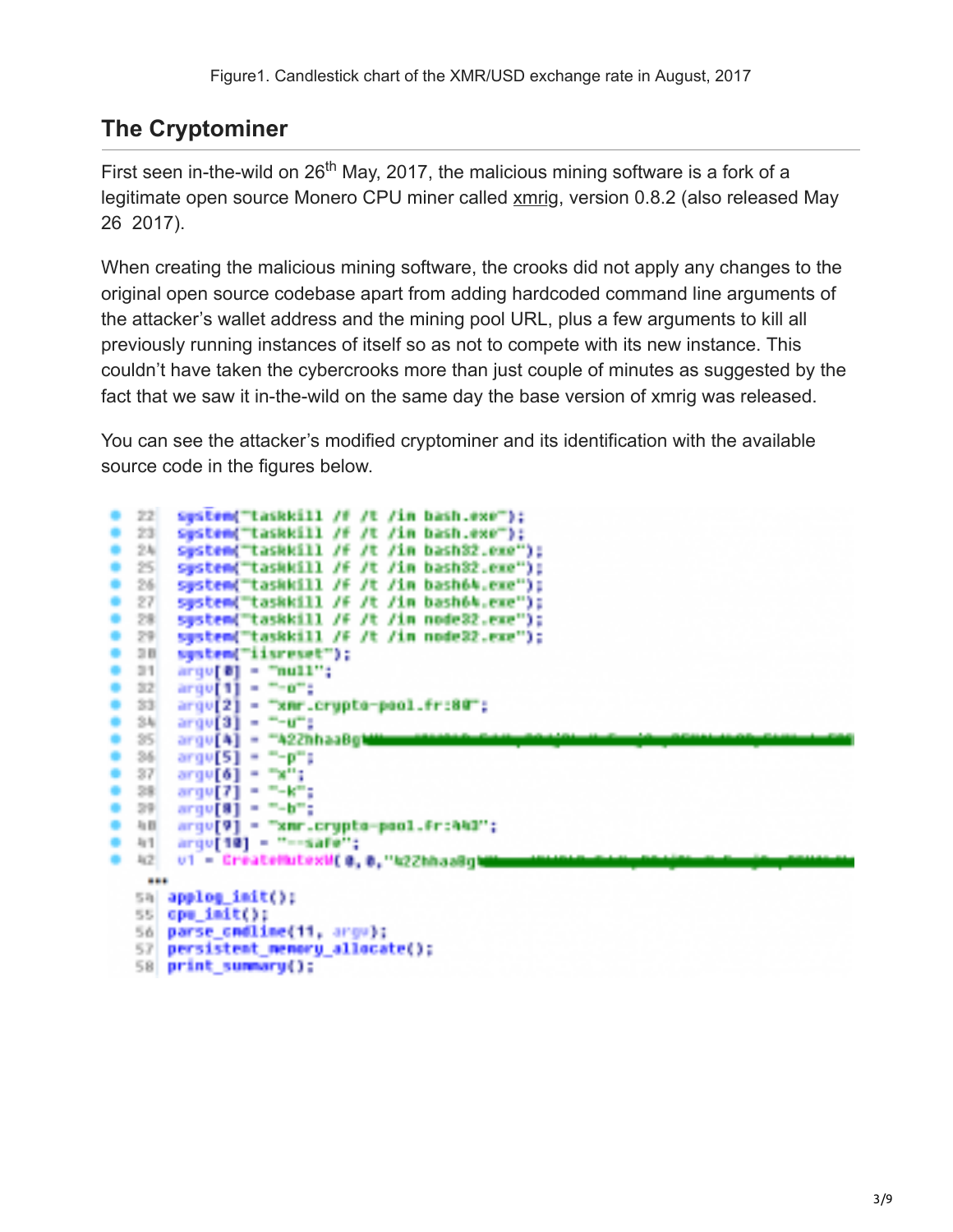| a 31 sept<br>C Source Code (xmrig.c)<br>int main(int argo, share tough[]) {                                                                                                                                   | USBN CHF | leated                                          | PLore. | <b>Variant</b> | <b>IDA Pro decompiled</b><br>pseudoC                                                                                                                                             |
|---------------------------------------------------------------------------------------------------------------------------------------------------------------------------------------------------------------|----------|-------------------------------------------------|--------|----------------|----------------------------------------------------------------------------------------------------------------------------------------------------------------------------------|
| spales_indtflu<br>appa dimitti in<br>parle celline(arg), anoth;<br>persistent_mannry_allocate();<br>print_summary();<br>stats_init];<br>ou_apocific_anit();<br>unrh restort = personnent collectort = throads |          |                                                 |        | <b>Billian</b> | app2og_1s15(3)<br>cas intern<br>parse cratices[11, arcs];<br>sistemt mammary additiontell:<br><b>CONTRACTOR</b><br>secific initity                                               |
| the Lafe.                                                                                                                                                                                                     |          | a persistent callectort a threads.              |        |                | sistemt callactdword WithWi, 1203;<br>ersistent callec(duerd ASSMAN + 8, 12);<br>beard And Beng L<br>医胸下术 医骨腔神经炎<br>おめの 時間 コミ<br>It attends createred + 1, 8, servic thread, cdf |
| if (litert_serkie[]) {<br>return 1:<br>ŀ                                                                                                                                                                      |          | spolag(LDS_ERR, "workip thread create failed"); |        |                | 6H)<br>applicate. Teaching throad create failed in<br>iν.<br>49.00                                                                                                               |

Figure2. Code comparison between original and adapted versions

## **Scanning and Exploitation**

The distribution of the miner to victims' computers is the hardest part of this operation, but even here, the attackers went for the easiest approach. There are two IP addresses that we identified as the source of brute-force scans for the [CVE-2017-7269](http://www.cvedetails.com/cve/CVE-2017-7269/) vulnerability and both point to servers in the Amazon Web Services cloud.

[The vulnerability exploited by the attackers was discovered in March 2017 by Zhiniang](http://www.cvedetails.com/cve/cve-2017-7269) Peng and Chen Wu. It is a vulnerability in the WebDAV service that is part of Microsoft IIS version 6.0, the webserver in Windows Server 2003 R2. A dangerous buffer overflow in the ScStoragePathFromUrl function is triggered when the vulnerable server is processing a malicious HTTP request. In particular, a specifically crafted PROPFIND request leads to a buffer overflow due to a reallocation of double sized buffer when the count of Unicode characters is mistakenly provided instead of a byte-count. A very detailed analysis of the mechanism by Javier M. Mellid can be found [here](https://javiermunhoz.com/blog/2017/04/17/cve-2017-7269-iis-6.0-webdav-remote-code-execution.html). This vulnerability is especially susceptible to exploitation, since it's located in a webserver service, which in most cases is meant to be visible from the internet and therefore can be easily accessed and exploited by anyone.

The payload comes necessarily in the form of an alphanumeric string. The attackers replaced the string leading to the execution of the Windows calculator from the proof-ofconcept with one leading to the download and execution of their malicious payload. However, this didn't require much sophistication either, as there are online tools like [alpha3](https://github.com/SkyLined/alpha3/) that help to convert any shellcode into the desired string.

The shellcode is the expected download-and-execute action (downloading *dasHost.exe* from hxxt://postgre[.]tk/ into the %TEMP% folder):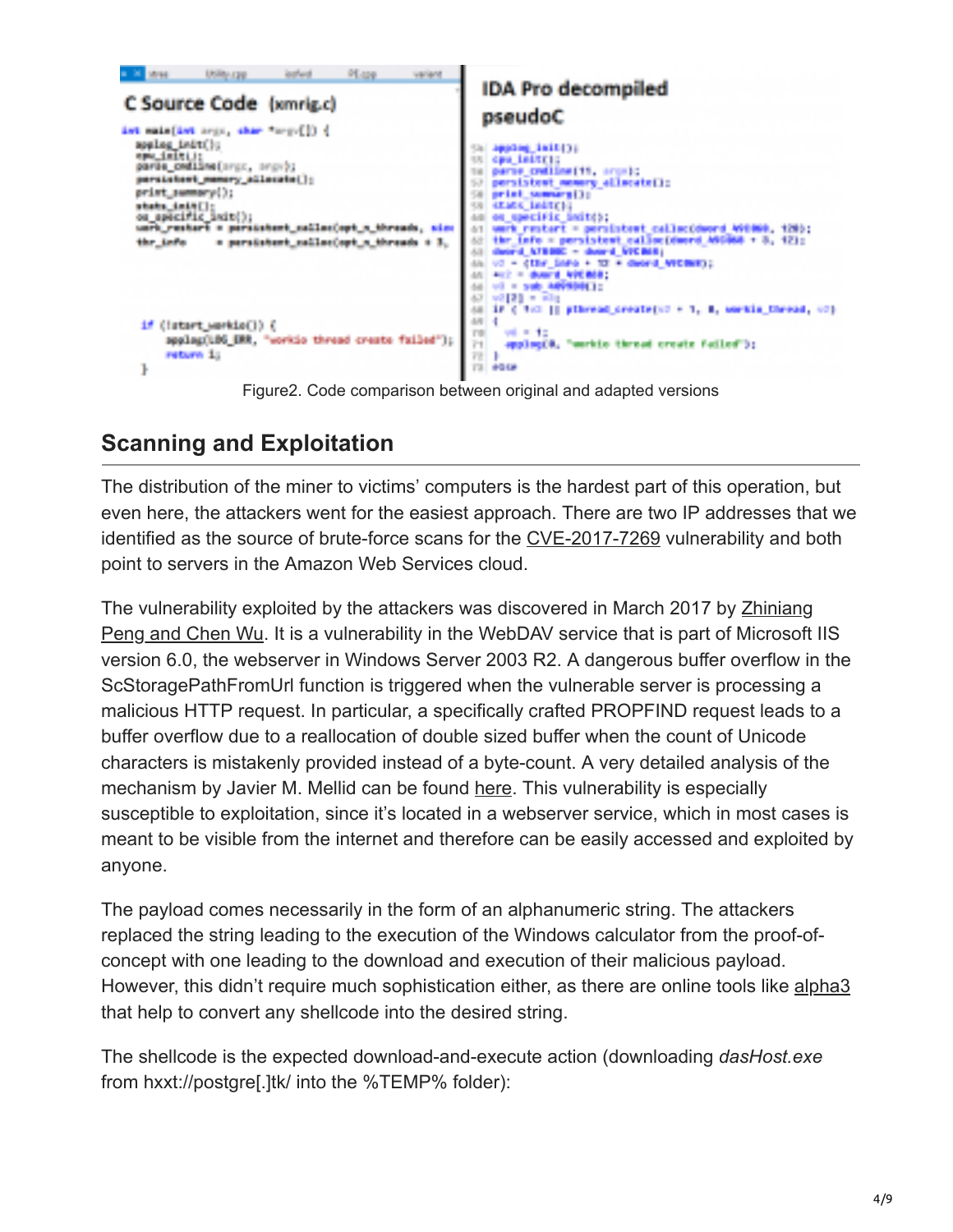|            | 15800 million<br><b>Research All</b><br><b>A SERIES MAR</b><br><b>MERCHERHY ESTATE</b><br>150001002<br><b>CONTRACTOR</b><br>PERMIT JEEP HER HER<br><b>Income all classified</b> incl.<br><b>Projects AL</b><br>а маничане<br>PERMIT JEE HARRINER GULL<br>all clearment punk<br>Present ALL MORPHER puch.<br><b>PERMIT AT EXHIBITION</b><br>A statistical annual<br>i stadovanje posl<br>PERMIT ALL SERVICES FOR<br><b>ALCOHOL: 1988</b><br><b>Presented AT</b><br><b>LEASTNG</b> | <b>Bandi</b><br>u<br><b>SUPPORT</b><br>16<br><b>FAX</b><br>10<br>н<br>Fri I<br><b>PART</b><br>3,620<br><b>TALL</b><br><b>STORY</b><br><b>They</b> | <b>In the case of the case of</b><br><b>Miller House</b><br><b>Lac MARTIN'S</b><br>player to<br><b>Ballie Britt</b><br>short Luc AND160<br><b>FALL</b><br><b>Report Follows</b><br><u>Listenster</u><br><b>STATE</b><br>may a<br>140 610 510<br><b>Chiese</b> III | <b>BANKING FR</b><br><b>ARRIVERS</b><br><b>B-RIGHT FIRST</b><br><b>PARTIES IN 1999</b><br><b>WANTED</b><br><b>STATISTICS</b><br><b>BUNGALOW</b><br><b>RESIDENTS</b> | 44 19 19 42 | <b>22 25 26</b>                                            | -24 |  | <b>SU</b><br><b>BALL</b> | 58 | <b>Literature Leonar</b><br>la-nut<br>.<br>an anns a<br>n e biblio<br>the first factor of the<br><b>Sales March Control</b><br><b>ANTI</b><br>it i man<br><b>Entertain</b> |
|------------|----------------------------------------------------------------------------------------------------------------------------------------------------------------------------------------------------------------------------------------------------------------------------------------------------------------------------------------------------------------------------------------------------------------------------------------------------------------------------------|---------------------------------------------------------------------------------------------------------------------------------------------------|-------------------------------------------------------------------------------------------------------------------------------------------------------------------------------------------------------------------------------------------------------------------|---------------------------------------------------------------------------------------------------------------------------------------------------------------------|-------------|------------------------------------------------------------|-----|--|--------------------------|----|----------------------------------------------------------------------------------------------------------------------------------------------------------------------------|
| <b>ALL</b> | 41114000000<br><b>Primering ATLS SERVICES</b><br><b>The Second</b><br>ALL MANAGER pask<br><b>Committee</b><br><b>PERMIT ALL SERVICES CALL</b><br><b>150 Block of Dender</b><br>ALL MANYARY AVAIL                                                                                                                                                                                                                                                                                 | <b>List All Branch</b><br><b>TERMS</b><br>٠.<br>44                                                                                                | rius.<br><b>Deschard</b> c<br>H.                                                                                                                                                                                                                                  |                                                                                                                                                                     |             | : COR SHIP: FLood All: MONTIALT:                           |     |  |                          |    |                                                                                                                                                                            |
| ■■■        | JELE METROPHY NORR<br>ALL LEEDINGS TALK<br><b>Present ALL MORPHER</b><br>PERMIT ALL MORTANTS THE AUTOMETER<br>International<br>ы<br><b>Process All</b><br><b>PERMIT ALL HARDWEE BRACK</b><br><b>Progress of 5 semigration stations</b>                                                                                                                                                                                                                                           | FП<br><b>Service</b><br>п                                                                                                                         | <b>START OF</b><br><b>La Life posts</b><br>rden.                                                                                                                                                                                                                  |                                                                                                                                                                     |             | ; ONE ONLY reason_clinestiantly<br>a march alla constituto |     |  |                          |    |                                                                                                                                                                            |

Figure3. Shellcode delivered by the exploit

Based on our data, the very first in-the-wild exploitation of this vulnerability happened just two days after its publication on 26<sup>th</sup> March 2017 and it has been actively exploited ever since.

This particular malicious miner was first seen in-the-wild on 26<sup>th</sup> May 2017. Since then, it has been appearing in waves, on a weekly or less frequent basis, which implies that the attacker scans the internet for vulnerable machines.

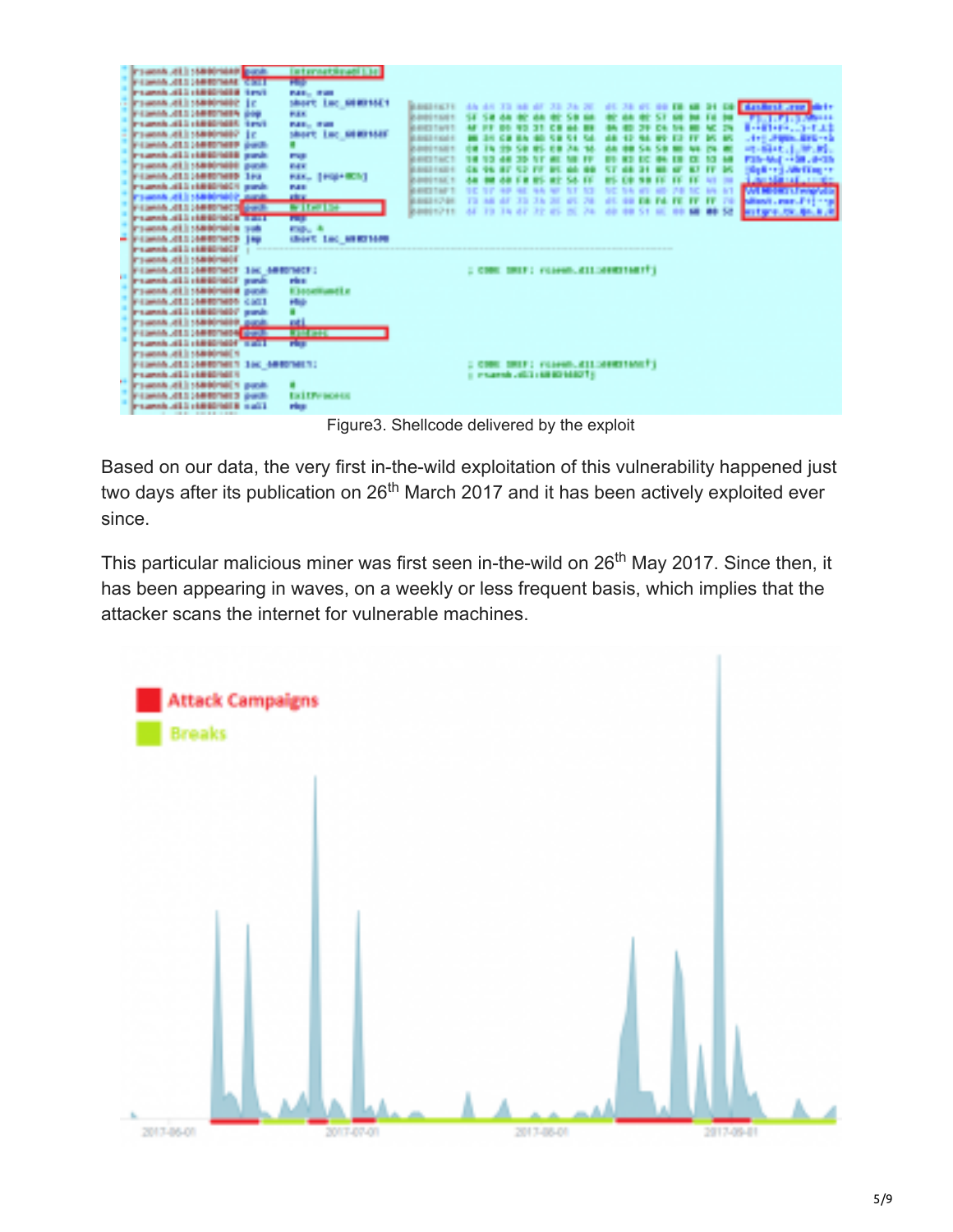Scanning is always done from one IP address, which seems to be a machine hosted on an Amazon cloud server that the attacker had rented and deployed their scanning software, and continue to use it to launch their attacks.

### **Mitigation**

ESET detects the malicious binaries of the miner as **Win32/CoinMiner.AMW trojan** and the exploitation attempts at the network layer under the detection name **webDAV/ExplodingCan**. This is a real-world example of a packet that would be blocked:



Figure5. Specifically crafted HTTP request with an encoded shellcode

[Microsoft ended its regular update support for Windows Server 2003 in July 2015](https://www.microsoft.com/en-us/cloud-platform/windows-server-2003) and did not release any patch for this vulnerability until June 2017, when several critical vulnerabilities for its older systems were discovered and brought to the attention of malware authors. The good news is that despite the end-of-life status of the system, Microsoft decided to patch these critical vulnerabilities in order to avoid large-scale destructive attacks similar to the WannaCryptor (aka WannaCry) outbreak. However, keeping Windows Server 2003 up-to-date might be difficult due to the fact that automatic updates don't always work smoothly (e.g. [this blog post](http://clintboessen.blogspot.cz/2016/12/how-to-patch-windows-server-2003-with.html) by Clint Boessen confirms our own troubles with updating the system). Consequently, many of these systems are still vulnerable to this day. We strongly advise users of Windows Server 2003 to apply [KB3197835](https://www.microsoft.com/en-us/download/details.aspx?id=55422) and other critical patches as soon as possible (if automatic updates fail then download and install the security update manually!).

#### **Statistics**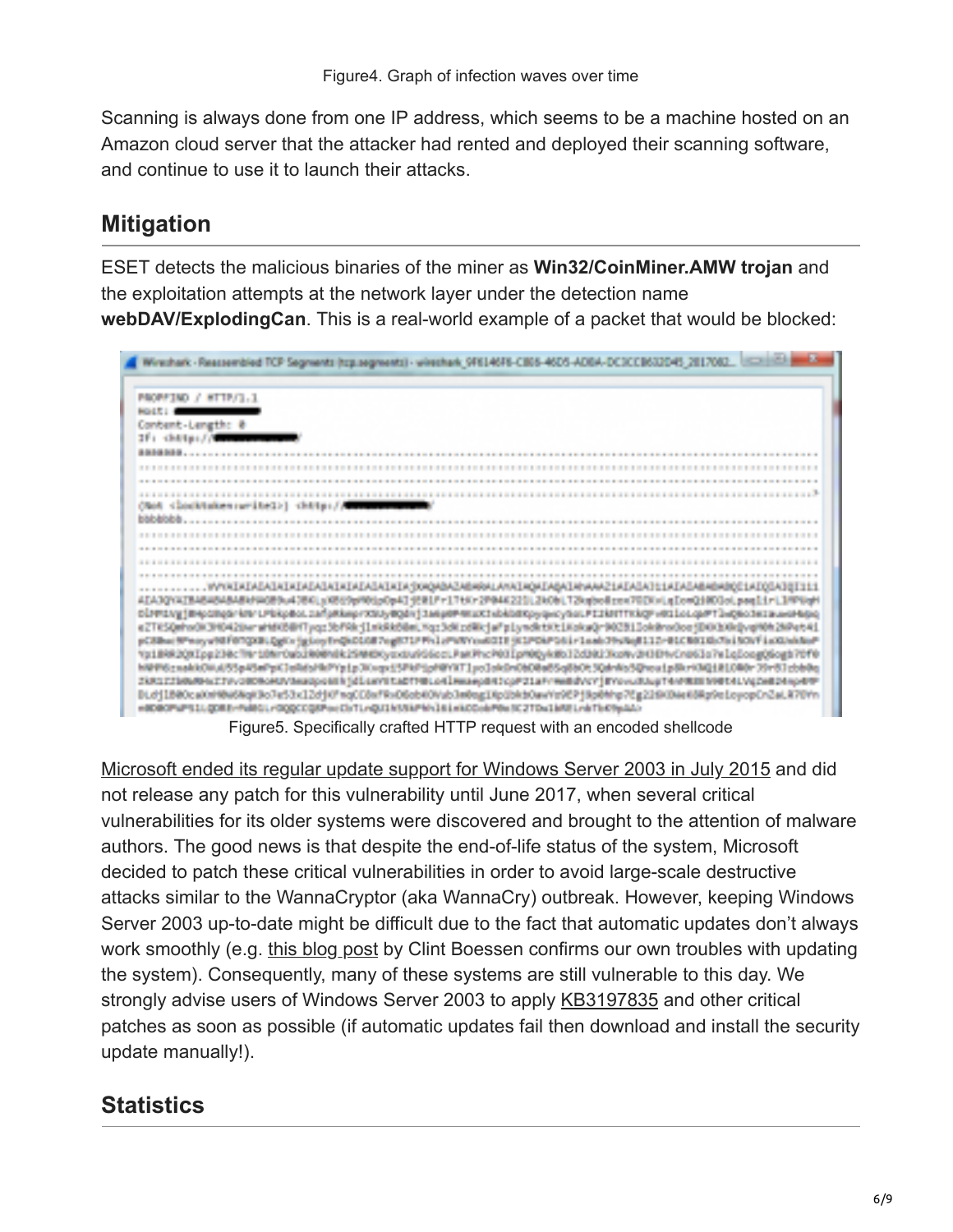Thanks to the mining pool stats being publicly available, we were able to see the combined hash rate of all victims, which represents the computing power dedicated to the mining account. The value seemed to consistently reach around 100 kilohashes per second (kH/s), with a surge of up to 160 kH/s in late August 2017, which we attribute to campaigns launched on August 23 and 30.

Overall, the infected machines were making approximately XMR5.5 daily by the end of August and have made over XMR420 in total over the course of three months. According to the exchange rate of 150 USD/XMR at the time, these values were equal to USD 825 per day and over USD 63,000 in total, respectively.

The attackers were very active at the end of August but have gone quiet since early this month with no new infections coming in. Moreover, because the miner has no persistence mechanism, the attackers have slowly begun losing already compromised machines, and the total hash rate has dropped all the way down to 60 kH/s at the time of writing. This is not the first time the attackers took such a break and it is likely a new campaign will be launched in the near future.

The total number of victims is not known to us, but can be estimated from the total hash rate produced by the attacker. According to the [CPU benchmarks](http://monerobenchmarks.info/#cpu), a high-end consumer Intel i7 processor has a hash rate of around 0.3-0.4 kH/s. However, considering the fact that the exploit is limited to systems running Windows Server 2003, which will most likely be running on older hardware with weaker CPUs, the average hash rate per victim will be much lower and the total number of infected machines probably much higher.



Figure6: Statistics of the attackers' wallet provided by the mining pool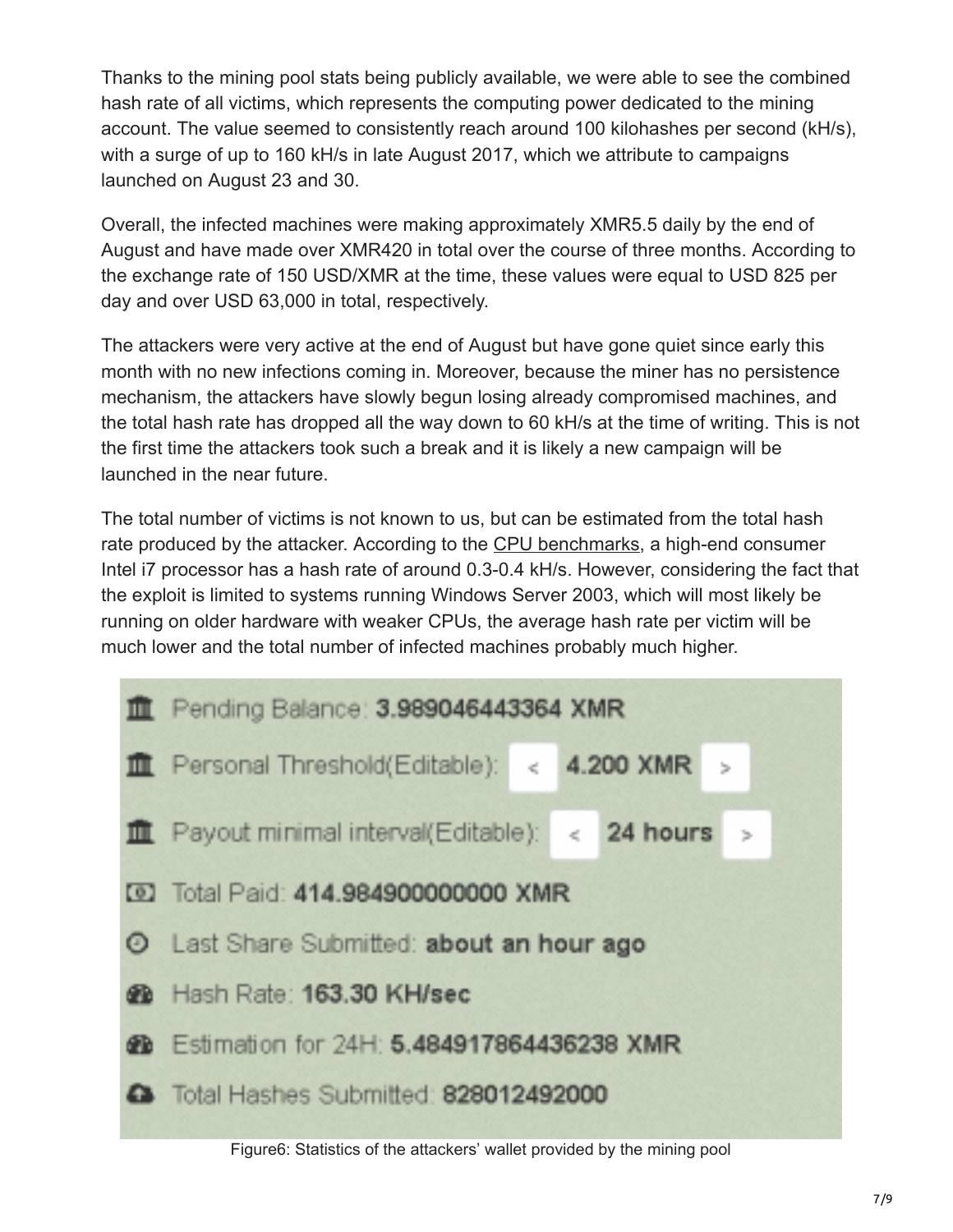#### **Conclusion**

We see that minimal know-how together with very low operating costs and a low risk of getting caught – in this case, misusing legitimate open-source cryptocurrency mining software and targeting old systems likely to be left unpatched – can be sufficient for securing a relatively high outcome.

Sometimes it takes very little to gain a lot, and this is especially true in today's world of cybersecurity, where even well-documented, long-known and warned about vulnerabilities are still very effective due to the lack of awareness of many users.

**IoCs**

| <b>Download Site:</b>                                                              |  |  |  |  |  |
|------------------------------------------------------------------------------------|--|--|--|--|--|
| hxxp://postgre.tk                                                                  |  |  |  |  |  |
| hxxp://ntpserver.tk                                                                |  |  |  |  |  |
| <b>Source IPs:</b>                                                                 |  |  |  |  |  |
| 54.197.4.10                                                                        |  |  |  |  |  |
| 52.207.232.106                                                                     |  |  |  |  |  |
| 18.220.190.151                                                                     |  |  |  |  |  |
| Hashes:                                                                            |  |  |  |  |  |
| 31721AE37835F792EE792D8324E307BA423277AE                                           |  |  |  |  |  |
| A0BC6EA2BFA1D3D895FE8E706737D490D5FE3987                                           |  |  |  |  |  |
| 37D4CC67351B2BD8067AB99973C4AFD7090DB1E9                                           |  |  |  |  |  |
| 0902181D1B9433B5616763646A089B1BDF428262                                           |  |  |  |  |  |
| 0AB00045D0D403F2D8F8865120C1089C09BA4FEE                                           |  |  |  |  |  |
| 11D7694987A32A91FB766BA221F9A2DE3C06D173                                           |  |  |  |  |  |
| 9FCB3943660203E99C348F17A8801BA077F7CB40                                           |  |  |  |  |  |
| 52413AE19BBCDB9339D38A6F305E040FE83DEE1B                                           |  |  |  |  |  |
| If you are interested in this topic you might also be interested in the following: |  |  |  |  |  |
| https://www.welivesecurity.com/2017/09/14/cryptocurrency-web-mining-union-profit/  |  |  |  |  |  |

<https://www.welivesecurity.com/2017/09/12/cryptocurrency-state-sponsorship/>